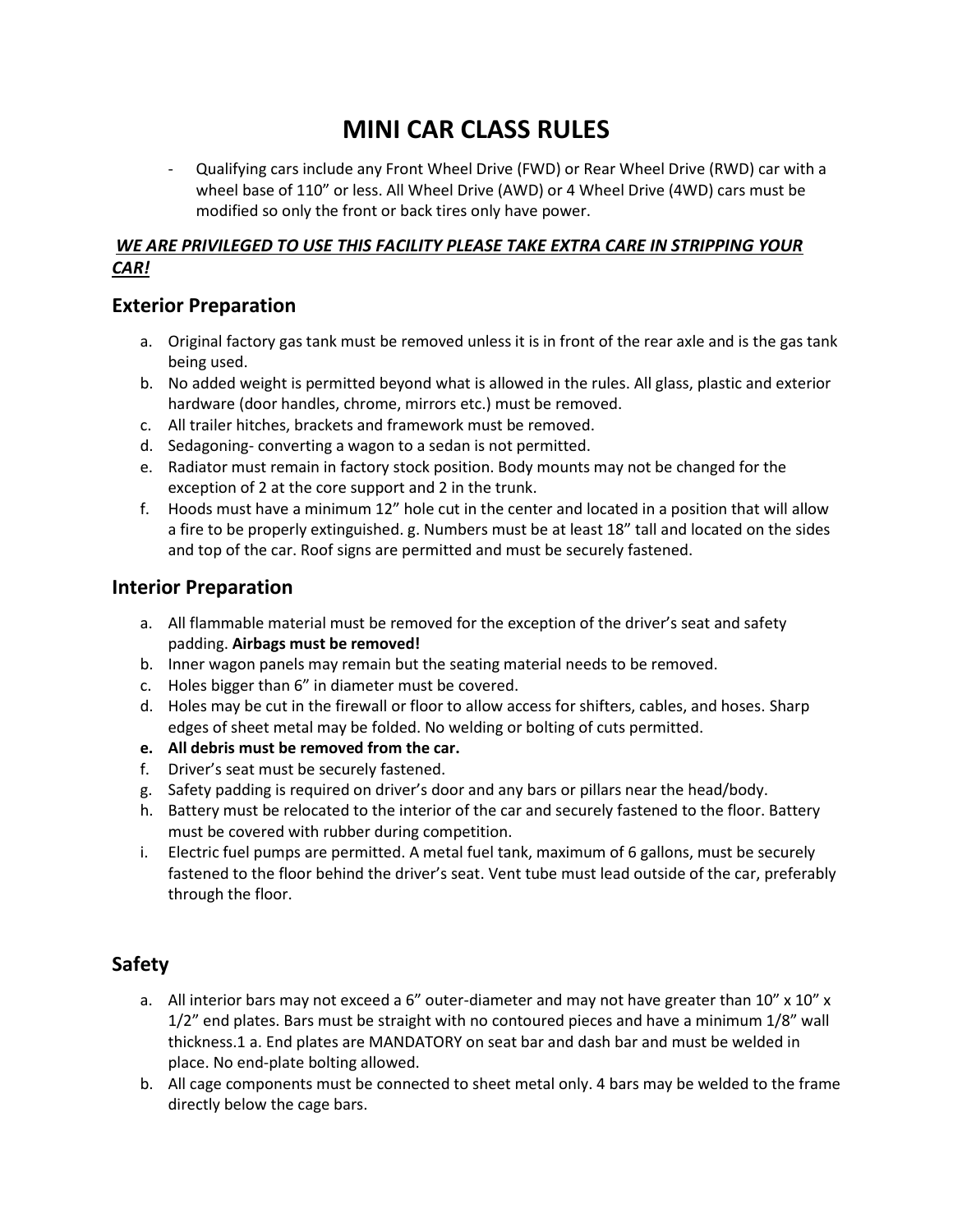- c. Cage components must be a minimum of 6" off any floor pan sheet metal or body mount elevation and 4" from transmission tunnel sheet metal.
- d. A bar behind the driver seat is mandatory. It may not be located more than 8" from the final resting position of your seat. An optional bar may be put where the dashboard was located between the front door posts. Dash bar must be a minimum of 6" away from the center of the firewall.
- e. The driver's door must have a connecting bar between the dash bar and the seat bar, have a bar welded to the outside of the door extending no more than 6" past the door seam, or be "skinned" for driver's safety.
- f. Your halo bar MUST be at least 2" and no bigger than 6" and be attached to the seat bar and roof and be located behind the driver's seat.
- g. Halo bars must be in a direct vertical line with the seat bar. You may bolt or weld the halo or roll bar to the roof up to 6" in two places. The halo bar must be attached to the floor sheet metal or to the frame. A total of only 4 bars may be welded to the frame.
- h. Bars may not conceal body mounts. a. All bars in proximity to the driver must be padded.
- i. 2 Window bars are required in the front and back window. They may not be attached more than 6" to the roof and hood and cannot be longer than 3'.
- j. You may use a 4"  $\times$  4" single bar gas tank protector. The protector may go around the tank and may ONLY be connected to the rear seat bar and must be lower than the speaker deck and must be 6" away from all sheet metal.
- k. Seatbelts are mandatory.
- l. All drivers must wear an approved Helmet with eye protection. Goggles are recommended.
- **m. NO KICKERS!**
- **n. Cars must demonstrate the ability to stop at any time.**

# **Motor and Drivetrain**

- a. Only 6 or 4 cylinder motors are allowed.
- b. Carburetor and EFI swaps are allowed.
- c. Lower cradles may be used and only secured to the original car engine cradle.
- d. Swapped motors must be secured inside the factory motor mount footprint.
- e. Motor mounts may be welded to the frame at the original factory location.
- f. Stock upper mounts may be solid but must attach in original fashion and with original brackets.
- g. Transmission mounts may be solid. One wrap of chain around the transmission and sub frame is allowed.
- h. Chain may be used to secure the motor. Chain may be welded to or looped around the frame. Motor mounting chain links may be welded.
- i. Any rearend may be used if there is no modification to the rearend or mounting hardware to mount it.2
- j.  $2''x2''$  square tube may be used to mount the transmission in place of the stock transmission mount. This tube may not attach or touch the frame in more than 2 places at any time.
- k. Slider drivelines or slider CV axles may be used.
- **l. No mid-plates, full engine cradles, or distributor protectors allowed.**
- m. 3 Bar transmission braces are allowed.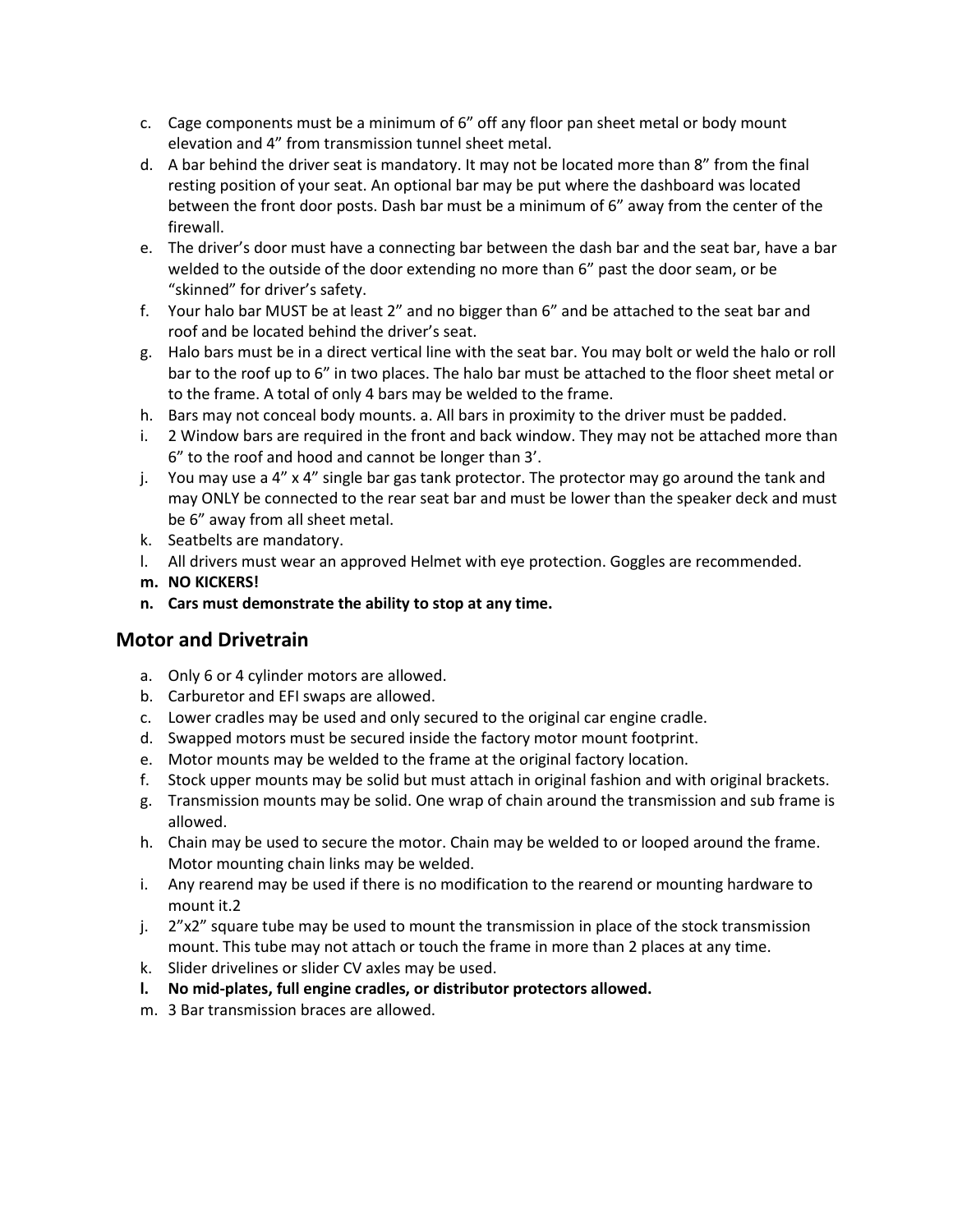# **Suspension/Steering**

a. All steering components shall remain stock for the exception of the steering column from the steering box to the wheel which may be replaced with aftermarket components. Tie rods may be replaced with aftermarket components.

#### **FWD:**

- a. Front suspension may be solid. Aftermarket or homemade struts are allowed but must retain original mounting. Aftermarket ball joints are allowed.
- b. Rear suspension may be solid but must retain original stock mounting. Trailing arms/control arms may use 1" round stock for reinforcement. Round stock may not be doubled.

#### **RWD:**

- a. Shocks may be solid. Aftermarket ball joints are allowed.
- b. You may use 2 of the following per upper control arm:  $3/8$ " chain or  $3''$  x  $3''$  x  $\frac{1}{4}$ " plate to tie down control arm.
- c. A maximum of 6 leafs may be used with a 1" stagger. Leafs must be OEM width.
- d. 3 clamps per leaf. Coils may be welded in. 3/8" chain may be used over the humps and rearend, one loop per frame rail.
- e. A-Arms may be welded down using 3"x3"x1/4" straps on each side.
- f. Additional leafs and aftermarket coils may not be added. Leaf Spring hanger straps may be directly attached to the frame using one 1⁄2" bolt MAX per side. Leaf spring conversions are not allowed.
- g. One loop of chain or cable may be used around the rear-end to each frame rail.
- h. Any tire/rim combo may be used for the exception of bead locks. Only air may be used to fill tires.

# **Frames and Body**

- **a. No Tilting is allowed.**
- b. No Shortening of the frames allowed. For the exception of the rule: "Bumpers d."
- c. Frames may be cut and pre bent. Re-welding frame is not permitted.
- d. Tucking trunks is allowed but wedging of the trunk is not allowed.
- e. Doors, hood, and trunk lid must be securely shut and remain in their factory/stock position.
- f. Doors must be fully welded.
- g. Hood and trunk may be 100% welded or they may be secured using (3) sets of 2"x2"x6" angle iron with (3) 3/8" bolts in each per seam. Other methods that are allowed are 3/8" chain or cable, 4 loops per seam, or 3 bolts per seam that are no more than 8" x 1". The dash side of the hood is considered one of the seams.
- h. Mixing and matching is allowed but each seam may only use one type of securing device.
- i. Maximum diameter of chain and cable is 3/8". All chain may be secured with a maximum of 2 bolts.
- j. Sub-framed cars may have one wrap of 3/8" chain per side from the frame rail/strut tower to sub frame. It may be placed anywhere between the firewall and core support.
- k. A maximum of 2 loops of chain or cable may wrap once around the bumper, through the hood and behind the radiator support. (2) 2" straps may be used instead of chain and may be welded to the bumper and the hood with no more than 6" of weld on each side. Strap may not be more than 3' long. Strap or chain may also be used to hold the back bumper on. Strap may not exceed 3'.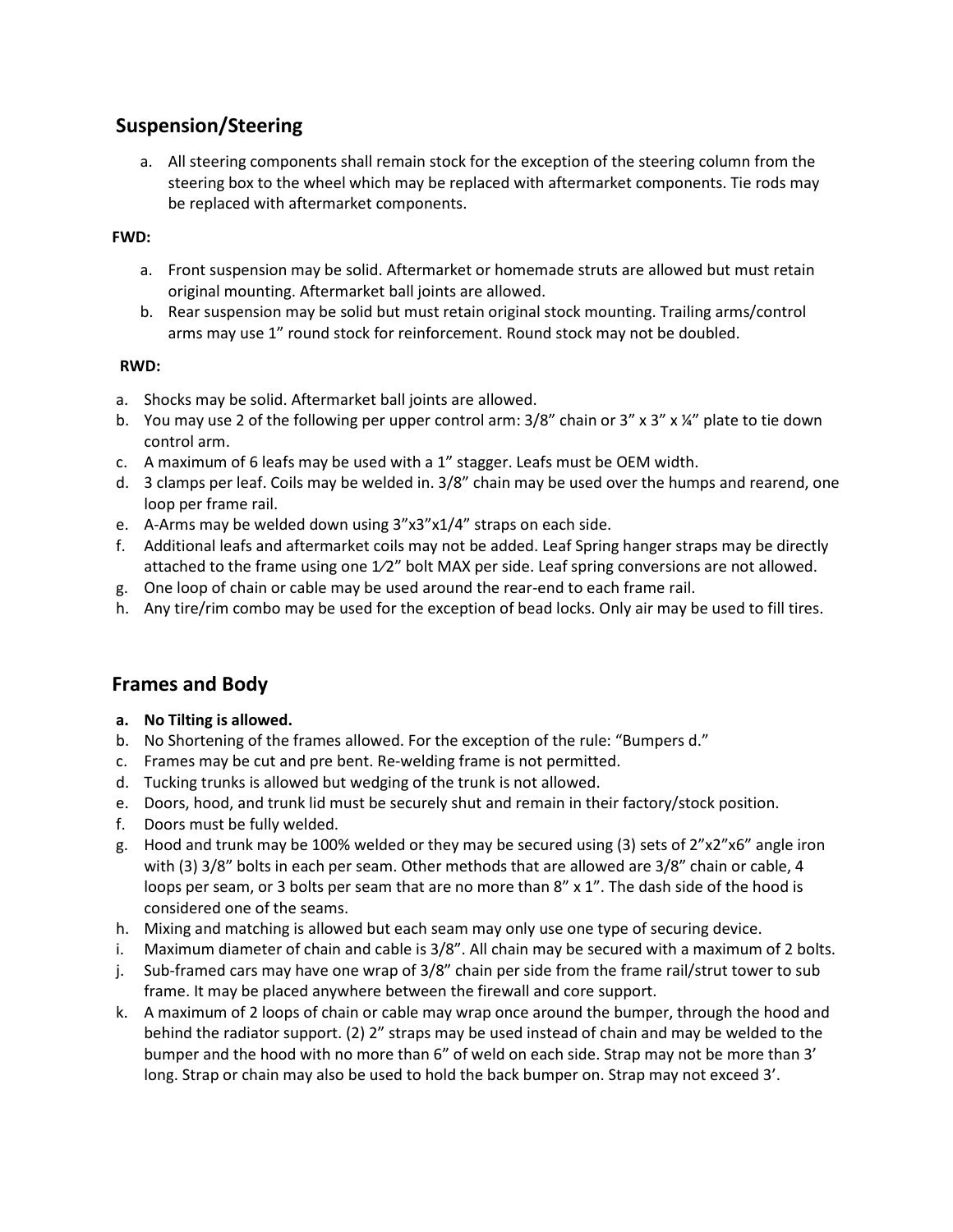- l. Excessive use of chain or cable is not permitted and will determined by the judges at the time of inspection.
- m. You may replace two radiator core support body mounts and 2 mounts in the trunk with 1" allthread with a maximum of 3" washers. The all-thread may go through the core support and the hood. The all thread may be welded instead of bolted to one side of the frame.
- n. 5- 3/8" bolts with 1" washers may be used above the tires of each fender.
- o. Body creasing is allowed.

# **Welding**

- a. Welding filler rod may not exceed 3/8 rod or 2" x 1/4" flat strap. You will be required to slice it if the strap is considered excessive.
- b. Roof mounted number plates may be welded to the top of the car.
- c. Safety brace bars must be welded to end plates. End plates must be welded to the interior sheet metal of the car.
- d. Motor mounts may be welded in the factory/stock position.
- e. Chains used to secure the motor may be welded to the frame within 3" of the A-arms. Motor mounting chain links may be welded.
- f. Spider gears may be welded.
- g. Bumpers may be welded to the bumper bracket.
- h. Bumper brackets may be welded to the frame in the factory/stock position.
- i. Bumper shocks may be collapsed and welded.
- j. If the car has a floor seam near the feet of the driver, it may be welded.
- k. The top of the frame/unibody seam may be welded with one pass 3/8" wide and with no filler. FWD: From the front of the front shock tower forward. RWD: From the front of the upper control arm forward.

#### **Bumpers**

a. Any bumper OEM or aftermarket may be used. Chrome may be welded to beam. A maximum 4" x 4" x 3/8" Straight square tube that is open ended and no wider than the car may be used. In addition, a point may be added using the same square tube material as above but may not exceed more than 12" from the back edge of the square tube and must be a minimum of 35" wide. The point MUST have a minimum 3" flat section for safety. The ends must still be open. See Diagram - No skinning or additional metal may be added to the tube. Call with questions.



a.